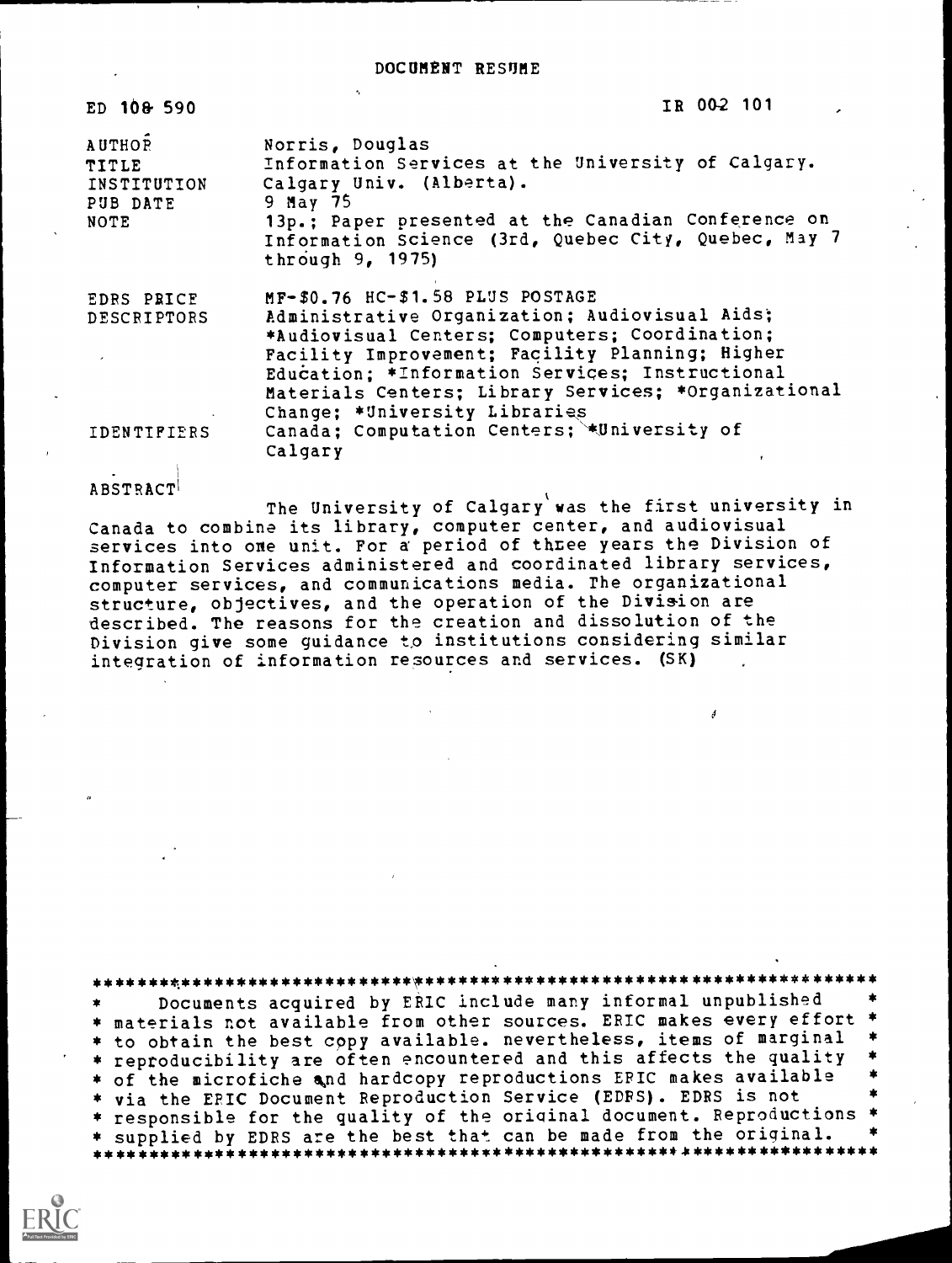INFORMATION SERVICES AT THE UNIVERSITY OF CALGARY (LES SERVICES D'INFORMATION A L'UNIVERSITE DE CALGARY)

 $\mathcal{L}$ 

Douglas Norrie University of Calgary Calgary, Alberta T2N 1N4

DEPARTMENT OF HEALTH EDUCATION &WELFARE THE TRINC ...<br>
EDUCATION<br>
THIS ... DOMENT ...HAS ... BEEN WEPPRO<br>
THE PER NON JP OP ,ANG OR PHONOR<br>
THE PER NON JP OP NEGARE 24TON OP PHONS<br>
THIS ... DOMENT ... THE OR NOT THE OR THE OR THE SETTING THE O

19

#### ABSTRACT

At the University of Calgary, for a period of three years, Library Services, Computer Services, and Communications Media were administered and co-ordinated within a Division of Information Services. The reasons for the creation and dissolution of the Division give some guidance to institutions considering similar administrative integration of information resources and services. (Pour une periode de trois ans a l'Universite de Calgary, les services de la Bibliotheque, les services d'Ordinateur et les Moyens de Communications etaient administre et coordiner par une division de Services d'Information. Les raisons pour la creation et dissolution de cette Division donne de la guidance aux autres institutions qui considere l'integration administratif des sources et services d'information.)

"We are the first university in Canada to combine its library, computer center, and audio-visual services into a Division of Information Services. As a new unit it has a hard tow to hoe, but we believe that conceptually we are on the right track."

Response of the University of Calgary to the Report of the Worth Commission on Educational Planning, October, 1972.

 $" --- the --- model has not proven to be a suitable one --- it is$ recommended 'hat the Division of Information Services be disbanded --- "

Report of GFC Review Committee on Division of Information Services, May, 1974.

نه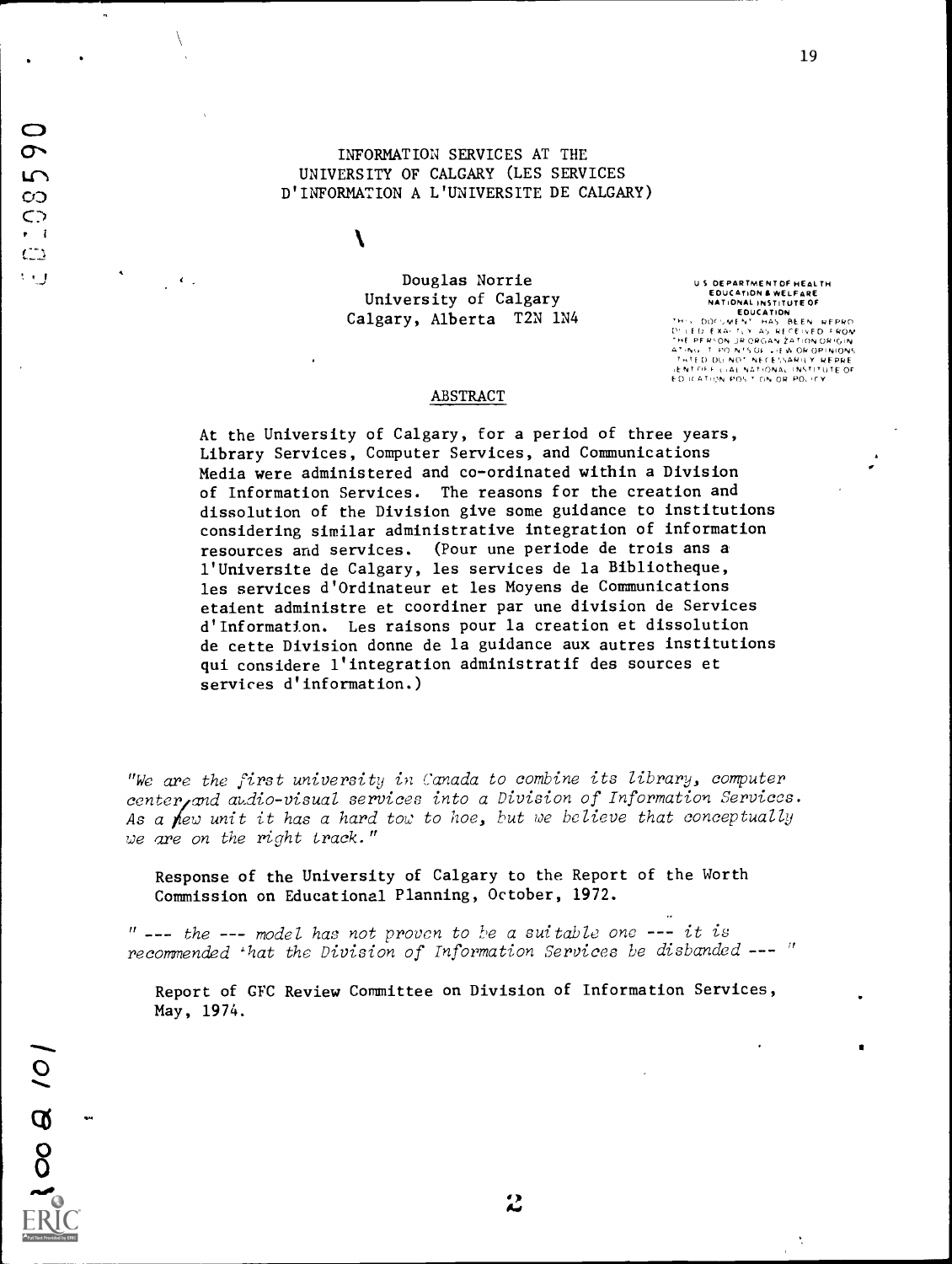#### INTRODUCTION

The various units concerned with Information Resources (primarily the Library, Computing Centre, and Audio-Visual Centre) on University and College campuses have traditionally been separate entities, even in some cases to the extent of reporting to different Vice-Presidents. In 'recent years, this separation has been questioned and various attempts have been made to-coordinate the operations of these units. In some cases, particularly among the Community Colleges, the Library, Computing Centre, and Audio-Visual Centre have been merged into a single unit, the Learning Resource Centre. Alternatively, where the constituent units are large, coordination within a new administrative framework has been proposed or effected. The best known example of such coordination is at Columbia University, where a new position, Vice-President for Information Services has been created expressly "for the management of the University's activities concerned with information resources and the information handling capabilities that are required to support the Columbia educational program." (Information, 1972) Although, "initially only the University Libraries and the Computer Centre are involved," it was anticipated "that the full range of activities relating to employing specialized instructional resources and technical aids to instruction will also be included if and when developments in this area occur." (Information, 1972)

A recent study (Veaner, 1974) of the institutional "political and fiscal factors which inhibited the ready application of computers to individual academic libraries" states, "Close examination of the library and computer facility gives clear evidence that both deal with the same commodity: information. Within the recent past, several computer facilities have changed their designations to 'information processing' facilities or centres. Several institutions, notably the University of Pittsburg and Columbia University have coalesced the library and computer centre organizationally or have both units reporting to a Vice- President for Information Services. The recognition and furtherance of this natural link may do much to reduce the potentially destructive competition which can characterize the relationship between the two units."

An even more recent survey (Howard, 1974) of universities which have "brought together under a senior administrator as his sole line responsibility, the library and one or more other information handling functions, "identified some twenty such institutions within the United States and Canada. In the concluding section of this report, the \_following view is presented: "The administrative integration of a university's information services may be looked upon as a cornerstone for interaction. It may be an effective first step to reduce potentially destructive competition among information units for scarce resources and at the same time bring about a coalescing effort to meet better a university's information and communication needs."

Perhaps the most extensive reorganization of information resources on a university campus in Canada took place in 1971 at the University of Calgary when the Division of Information Services was created. This

rera.rm.....=11..

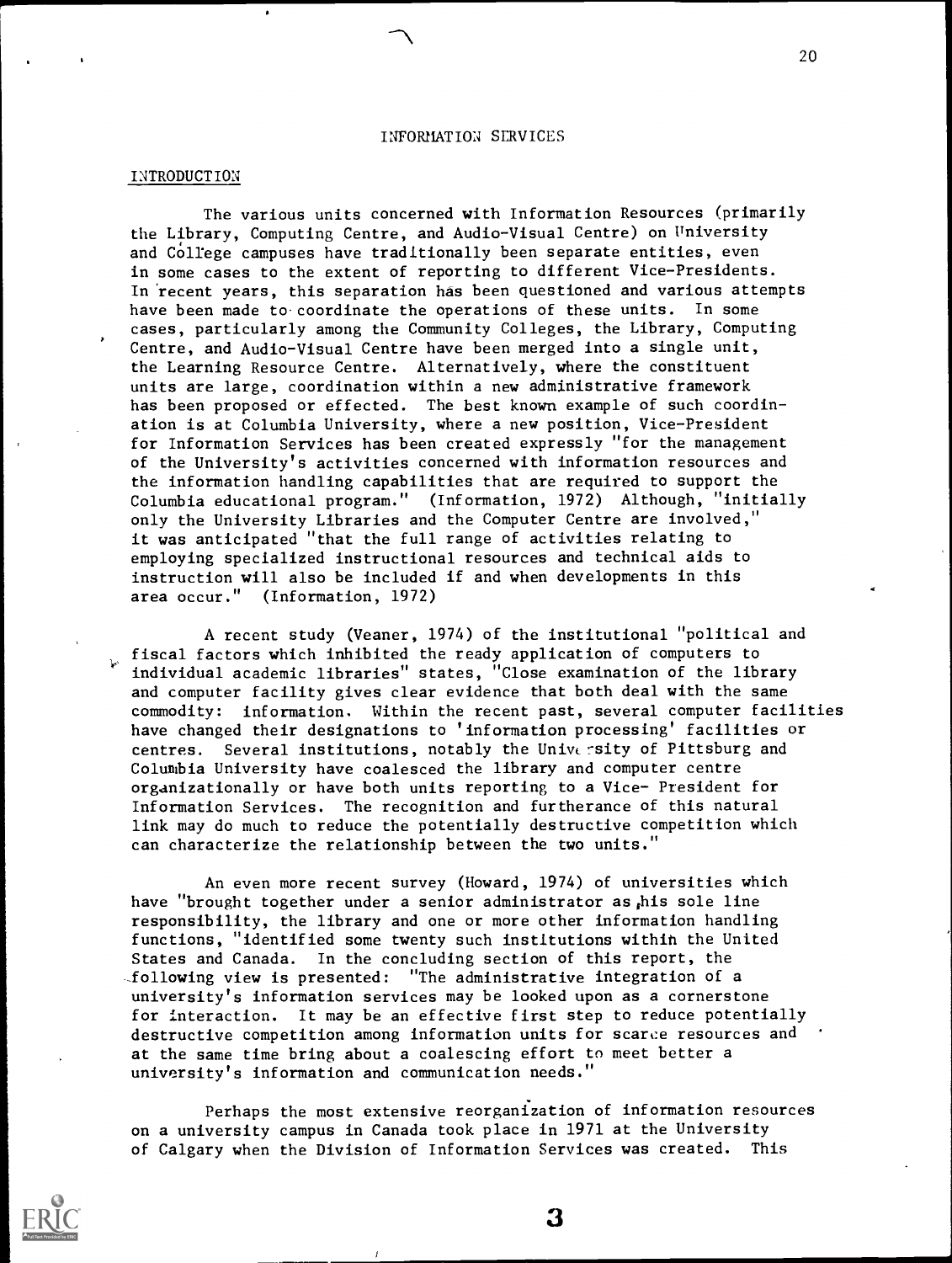Division was approved in October, 1970, commenced operation in August, 1971, and was disbanded in November, 1974. The present article describes the organizational structure of the Division and considers the reasons for its creation and dissolution.

# THE CREATION OF THE DIVISION OF INFORMATION SERVICES

The year 1967 saw a growing interest on the University of Calgary campus in areas such as information storage and retrieval, computer assisted learning, and in the instructional and research applications of computers and media.' Up to that time, little thought had, however, been given to co-ordination among these areas. Informal discussions between staff members in Education, Medicine, Engineering, Continuing Education, Social Welfare, and in the Library, Computer Centre, and Audio-Visual Centre led some of the faculty, in early 1967, to a realization of the interrelationship among information resource areas and of the advantages to be gained by coordinating their development. These beliefs came into focus at a meeting called by the Vice-President (Academic) on the 17th of February, 1967, to consider the participation of the University in the Inter-university Communications Council (EDUCOM), and to discuss associated matters in the information resources and educational technology field. The need for some organizational entity within the University to coordinate proposals and planning in these areas was recognized, and this led subsequently to a recommendation that, "a Committee Ly constituted to study and recommend on the integrated development of information resources and educational technology within the University." This proposal, considered by the Academic Planning Committee in May, 1967, resulted in the establishment of a Sub-committee on Information Resources and Educational Technology (S1RET).

In considering its terms of reference, the Sub-committee concluded:

"that its concern was with information -- or rather, with certain aspects of information. Information is meaning encoded in form. Education, the prime commission of a university, is the acquisition, comprehension, and integration of information, with the concurrent development of the powers of analysis and synthesis. The fundamental concern of the educator is thus with the meaning or content of the information. He is only secondarily concerned with the elements, structure, coding, processing, storage, retrieval, dissemination, and transfer (communication) of the information. These secondar<sub>d</sub> areas are, however, those most relevant to the information-machine (as the computer has recently been called) and to the physical devices with which educational technology is associated. These areas were, therefore, those with which SIRET was primarily concerned." (SIRET, 1968)

After considering the functional relationship of the various areas of interest, the Sub-committee designated Task Groups to study the

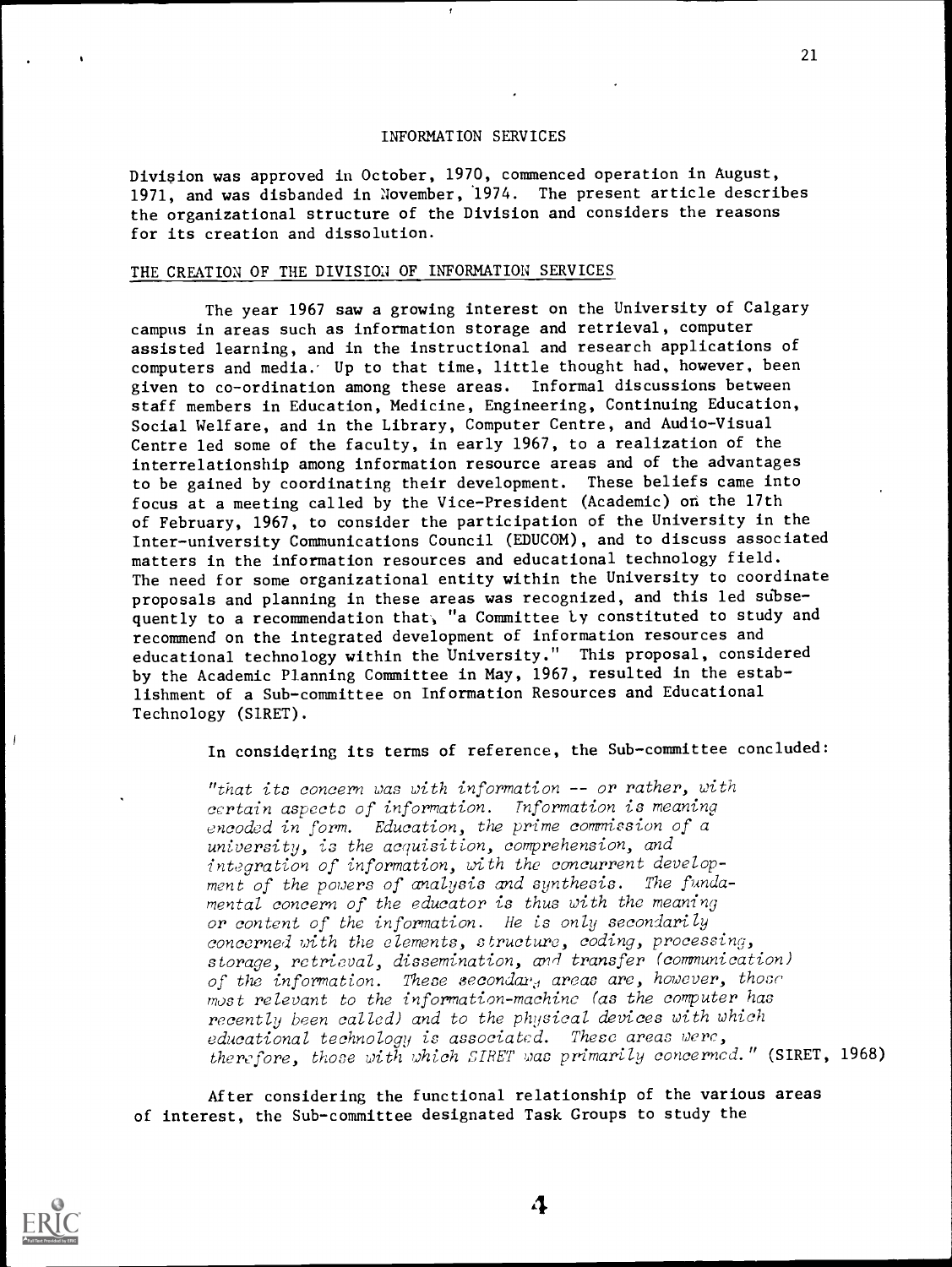

22

Figure 1: Administrative Structure of Information Services



Figure 2: Advisory & Policy-Making Structure for Information Services

![](_page_4_Picture_4.jpeg)

i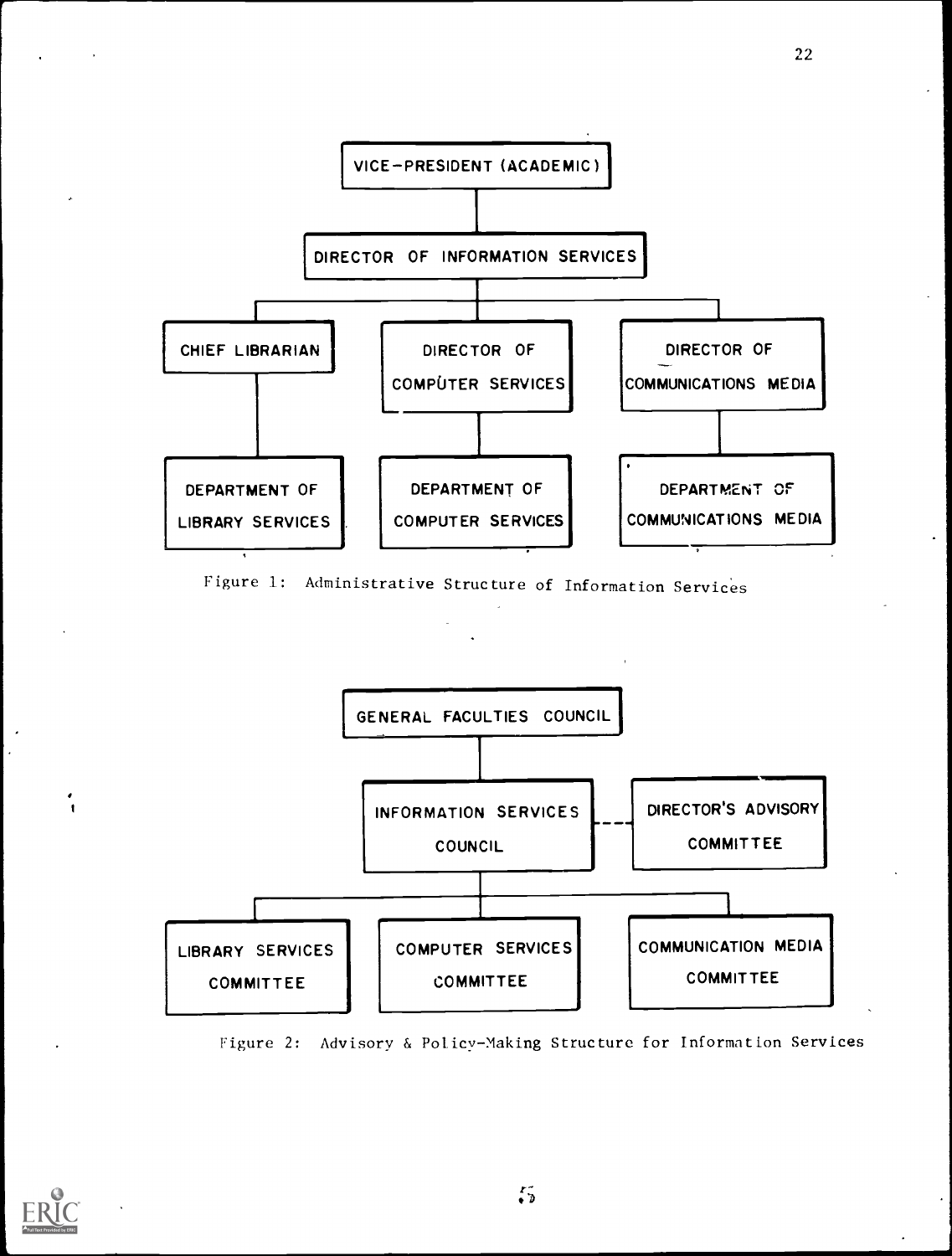following areas in depth: Central computing facilities, Computerassisted learning, Integrated media, Information retrieval, Biomedical data, Computing sciences, and Administrative systems.

More than 50 persons participated as members of the Sub-committee and Task Groups in the various investigations. Interim reports prepared by the Task Groups and the Sub-committee were circulated around the campus for discussion and response.

The final report of the Sub-committee, subsequently known as the 'SIRET Report', was forwarded to the Academic Planning Committee in October, 1968. The document was a weighty one (some two inches thick) and contained recommendations both for future developments within the areas studied and for the coordination of these. In formulating these recommendations, a basic aim of the Sub-committee was "the creation of an organizational structure which would allow all groups within the information resources and educational technology area to liaise freely with each other and with external organizations, and which would coordinate their development without restricting the freedom of each to evolve within its own area". (SIRET, 1968).

The SIRET Report and subsequent recommendations were considered successively by the Academic Planning Committee, the General Faculties Council, the Academic Policy Committee, the Walker Committee (comprising those with administrative responsibilities in the information services areas), a Sub-committee of the Academic Policy Committee, the General Faculties Council Executive Committee and the Board of Governors. The recommendations which were approved in late 1970 by the General Faculties Council (GFC) and the Board of Governors were the result of two and onehalf years of study, review and debate. The new organizational structure came into effect during 1971.

# ORGANIZATIONAL STRUCTURE OF THE DIVISION

The iocument "Administrative Arrangements for Co-ordinating Certain Service Units --- " approved by the General Faculties Council and the Board (University of Calgary, 1970) stipulated that the Division of Information Services should consist, "initially of three units, namely, the Departments of Library Services, Computer Services, and Communications Media", these units being those previously known as the Library, the Data Centre, and the Audio-Visual Centre. The administrative structure of the Division was therefore as shown in Figure 1.

To complement the administrative structure there was created, "a body advisory to the Director, known as the Council of the Division of Information Services", with "each Head of the constituent service unit being advised by a Standing Committee of the Council". The relationship of the Council and its Standing Committees to the Generdl Faculties Council is shown in Figure 2. The Information Services

![](_page_5_Picture_8.jpeg)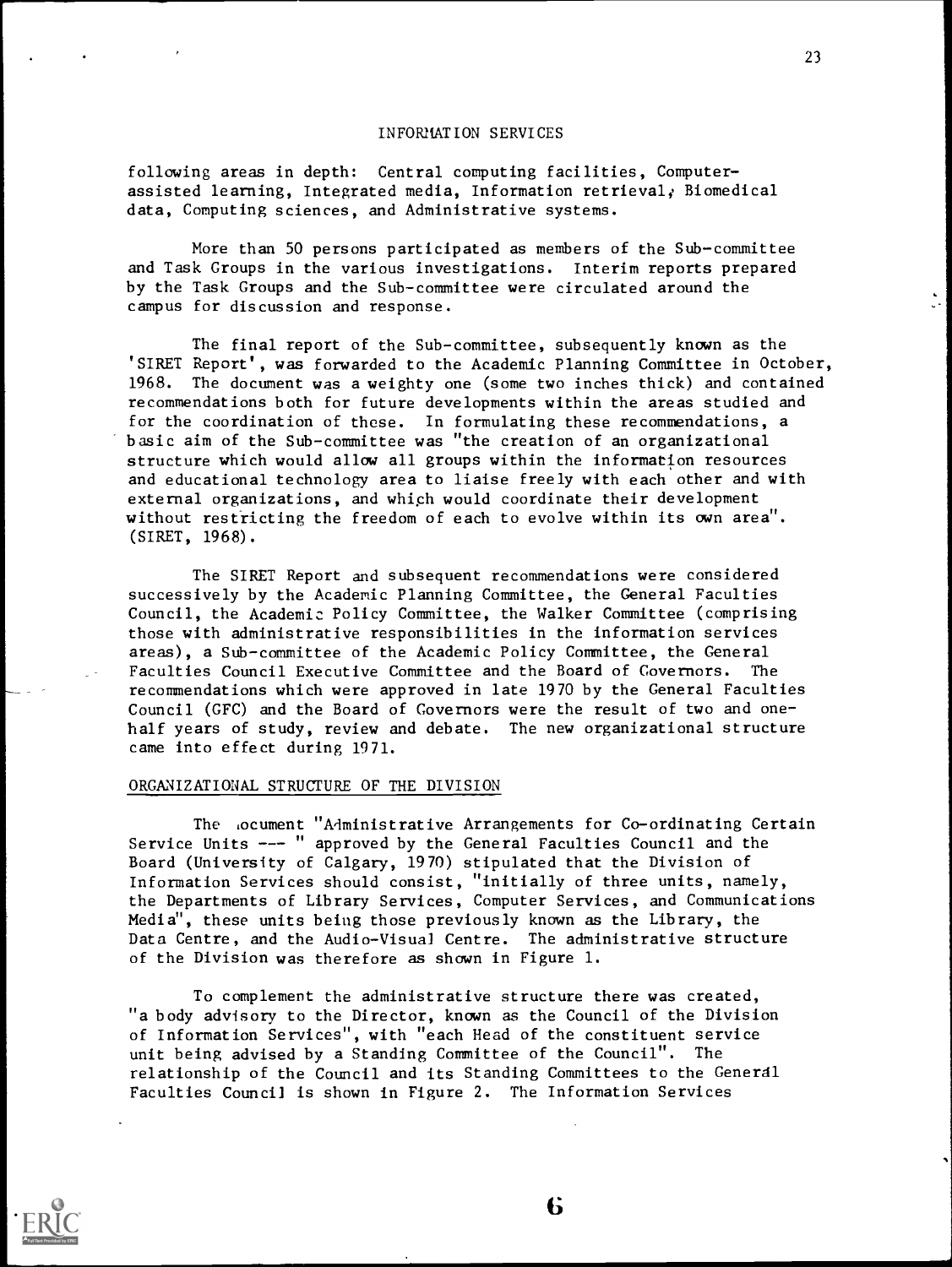Council included academic faculty from each Faculty, School and Division, representatives of the service units, and student members: Its terms of reference defined the Council as both: 'subject to the control of General Faculties Council' and 'empowered to make policy recommendations' to this' senior academic body.

The Standing.Committees' of the Council were similarly representative of the academic and support units on campus. By their terms of reference, each Committee was to recommend policy to the Information Services Council and to act as a general advisory body to the appropriate service unit Head.

Co-ordination between the administrative and advisory structures of the Division was provided by the Director's Advisory Committee consisting of: the Director, the Heads of the three service units, the Chairman of the three Standing Committees. The terms of reference for the Director's Advisory Committee required it to be: (a) advisory to the Director on all matters related to the functioning of the Division of Information Services as an administrative unit, (b) the budget committee of the Division and (c) the executive committee of the Council. It was also to advise the Director on the best methods to be adopted for the effective operation of the Division, with particular reference to user needs.

### OBJECTIVES OF THE DIVISION

As recorded in the studies and recommendations considered by the General Faculties Council in 1970, it was intended that the Division would provide:

#### (a) More effective administration

Previously, the Library, Data Center, and Audio Visual Center each reported directly to the Vice-President (Academic). At this time, he advised the General Faculties Council that the size and complexity of these units had become such that their effective administration was no longer possible by a Vice-President already responsible for the academic Faculties, Schools, and Divisions.

# (b) Greater responsiveness to academic needs

The view that the information service units had been defining their own objectives and giving insufficient attention to user's needs was quite strongly expressed in preceding debates. The greater academic involvement in the Division was intended to remedy this.

#### (c) Co-ordinated development of the information services

In the earlier studies, this was seen as the most important reason for bringing the several information service units within a single organizational structure. Whilst complete integration of the services was not immediately envisaged, some at least, of the proponents of

<sup>+</sup> Also known as the 'Advisory Committees' i.e. Library Services Advisory Committee, Computer Services Advisory Committee, Communications Media Advisory Committee.

![](_page_6_Picture_13.jpeg)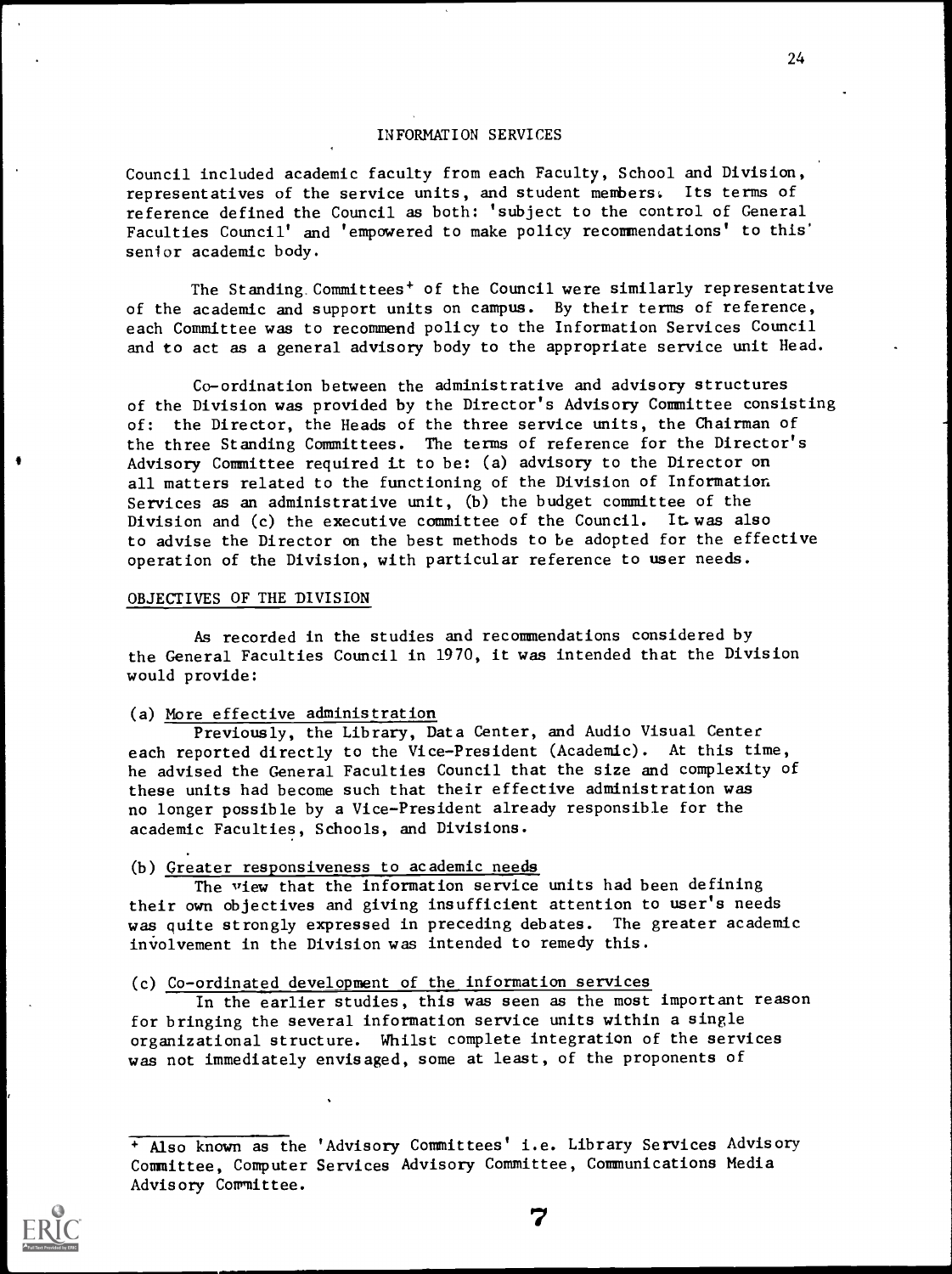the new structure saw its establishment as a step towards an integrated Learning Resources Division. For a short period, this view had some institutional support as the following excerpt from the response of the University of Calgary to the Report of the Worth Commission on Educational Planning indicates:

"In the case of the University of Calgary, the Division of Information Services is in a real sense the development of a Learning Resource Unit. For convenience, the services are still compartmentalized within Deaartments of the Division books, and periodicals are available from the Library, film and television, services from Communications Media, and computer services from Computer Services. There has already been some inter-relationship between these units, and a regrouping of resource services may become necessary in the future. A Learning Resource Unit is typically thought of as being physically a central facility, but this need not be the best arrangement; some combination of a centralized facility with satellite service units around the campus may be a more appropriate development." (University of Calgary, 1972)

Unfortunately, although the above reasons carried some weight, the real reason why the Division was approved by the General Faculties Council in 1970, despite considerable opposition, was that there were at the time, serious operational difficulties within the information service units. Several other remedies had failed and the proposal for the Division surfaced at this apparently propitious occasion after several years of Committee and Council discussion. Both proponents and opponents of the concept found themselves able to agree that the Division offered a possible solution to the problems then being experienced by the information service units. Two years later, after the Division had overcome these difficulties, its raison d'etre (in the view of many faculty) had disappeared and its dissolution was being sought. As the Chairman of the Library Committee (at the time the Division came into being) said several years later when voting for the disbanding of the Division, "--- certain quite specific grounds which made the existence of the Division desirable --- perhaps no longer existed --so that there were no good reasons for continuing --- ". (General Faculties Council, 1974).

## DEVELOPMENT AND OPERATION OF THE DIVISION

The Division commenced operation in August, 1971, with the appointment of a Director. Establishing the new organizational structure proved to be particularly difficult, with considerable inertia and opposition to be overcome. Within seven months, as a consequence of . falling university enrolments, the budget allocated to the Division had been cut from \$4.01 million to \$3.81 million, requiring staff reductions and drascic readjustment in methods of operation. These fiscal strains

![](_page_7_Picture_6.jpeg)

25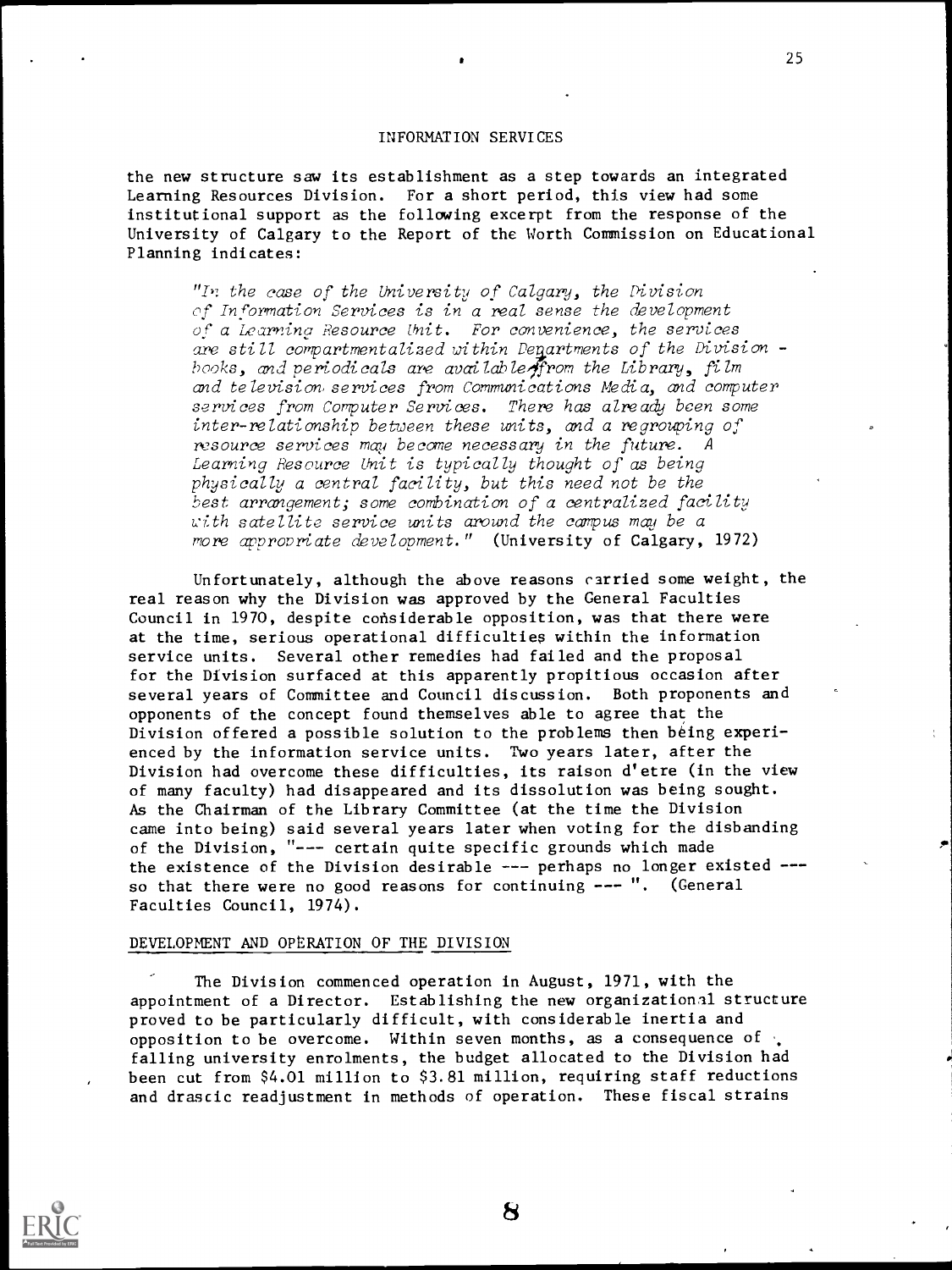were subsequently intensified by the effects of inflation. Despite the reduction in student numbers, the demand on the information service units continued to increase' creating additional difficulties for the new Division.

In introducing organizational change, it is well-known that strong commitment to the change is necessary at the senior administrative level. Within the first year of the Division's existence, the Vice-President (Academic) who had a clear understanding of the need for and the nature of the Division, had resigned through ill-health.

Major functional and organizational changes were found to be necessary in the units of the Division within the first ypar. These, together with reallocation of the available resources, prevented serious curtailment of services due to budgetary constraints. A number of staffing changes also took place during this period. The improvement of inadequate services was given a high priority and by the end of eighteen months, the worst of the problems inherited by the Division had been overcome.

In the three year history of the Division, despite budgetary restraints and continuing opposition to its existence (from within the Division as well as from without), many changes were introduced into the information services area. Some of the more important of these are listed below:

#### Division

Re-organization on functional basis; objectives defined - with emphasis on user needs; clarification of responsibilities - organizational charts & job descriptions; budgeting and planning on a functional basis; increased faculty involvement and responsibility - budgets and major allocations reviewed by Advisory Committees; academic representation on Tenure Committees (also on Selection Committees for senior appointments).

#### Library Services

Library Systems Group established; computer-based cataloguing and acquisitions system introduced; Information Retrieval Group transferred from Data Centre; collections policy developed; Subject Division hierarchies replaced by Subject Specialist groupings.

# Computer Services

Reliability and stability of computer systems improved; contract for major computer facility renegotiated to include performance guarantees; fee-for-service policy implemented and developed; improved facilities and extended services introduced; additional satellite stations established around campus; participation in Provincial Computer Network Study.

 $+$  1971-72 to 1972-73: Book circulation increased from 300,500 to 320,000; computer jobs increased from 341,000 to 362,000; audio-visual assignments increased from 13,300 to 15,100.

![](_page_8_Picture_12.jpeg)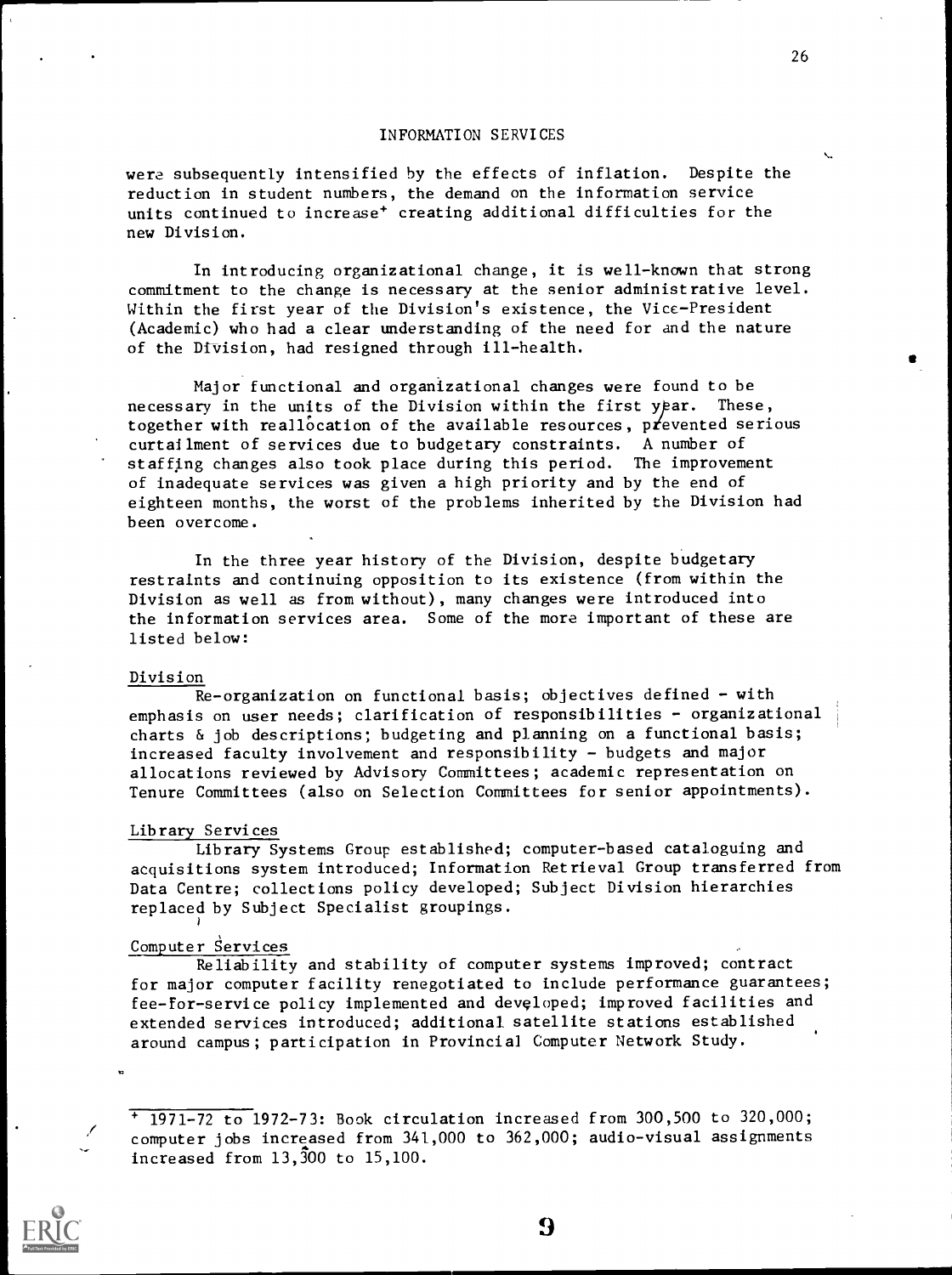# Communications Media

Extension of cable distribution system (film and video) within campus; decentralization of media-equipment distribution - based on Media Depots in major building complexes; increased film and video holdings; progressive conversion to color systems.

To illustrate the operation of the Division, two developments will be outlined. One of these illustrates a Division-Department interaction and the other a Division-2-Department interaction. Although both of these are described in relation to the administrative structure, there were also interactions with the advisory structure regarding these. Most developments involve both policy and operational management and hence both advisory and administrative structures are involved.

The first case concerns the 'acquisitions ratio' i.e. the ratio of the acquisitions budget (commonly called the 'book budget') to the total Library budget. Over the two-year period prior to the Division, this had fallen from 54.5% to 37.0%. Since a primary objective for Library Services was the development of adequate and properly selected holdings, the reversal of the decreasing acquisition ratio was set at the Divisional level as a management goal for Library Services, following Division-Department discussions. To accomplish this, a relative decrease in the salaries budget was required, with consequent readjustment in staffing. In each subsequent year, during budget preparation a 'target' acquisition ratio was set at the Divisional level and modified only if subsequent discussion, consultation,  $\sigma$ r the magnitude of the actual total allocation to the Library made this necessary. The decline in acquisitions ratio was arrested at 33.5% within two years, and by 1974-75 (the last budget in which the Division was involved) had been brought back to 35.5%, which is one of the highest in Canadian academic libraries.

The second case concerns the Information Center within the Department of Library Services. Catalogues, indices, and other reference material for the various print media (monographs, journals, serials, etc.) were already available in the Information Center, at the time the Division was created. The Public Card Catalogue, adjacent to the Information Center, was restricted to print materials. Considerable information on films, videotapes, and similar media was held by the Department of Communications Media, but only a limited reference service could be provided. A periodically-revised catalogue of film holdings on campus, however, was provided by this Department. Following a series of meetings between the Departments of Library Services and Communications Media under Divisional auspices, it was agreed that the Information Center would become the primary center for information about all media. Increasing emphasis would be given to catalogues and indices for the non-print area. Moreover, it was agreed that all film and videotape holdings on campus would be catalogued by Library Services and interfiled within the Public Card Catalogue. Access to films and videotapes would be provided in the Library through television monitors in the Undergraduate

![](_page_9_Picture_6.jpeg)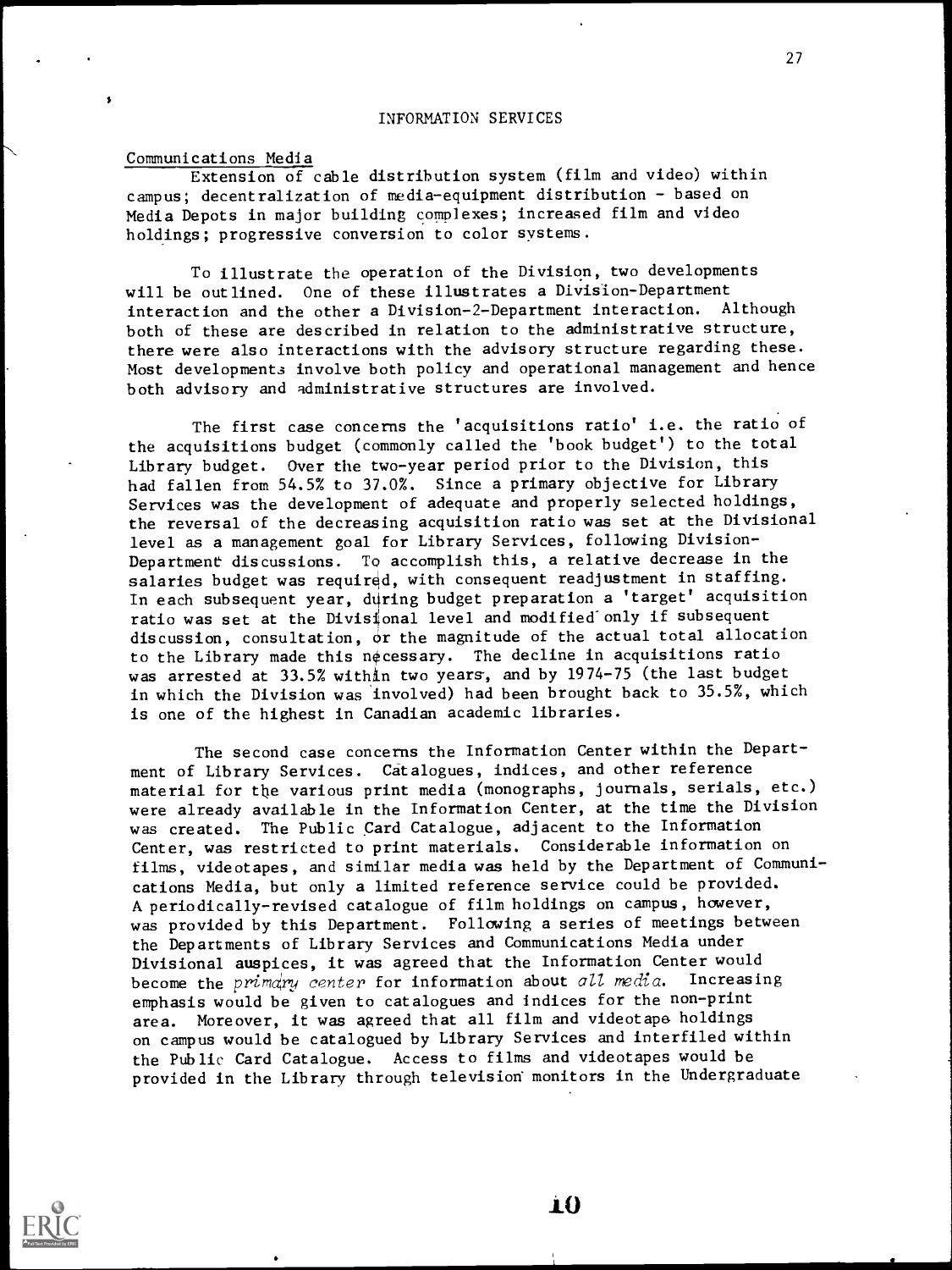Reading Room, using transmission from the Communications Media telecine facility. This service was subsequently introduced (in color) on an at-request basis, available to any user whether faculty or student, and has proven most successful.

## THE DISBANDING OF THE DIVISION

By late 1973, the view was becoming prevalent on campus that since the major difficulties in the information service units had been resolved there was no need for the University to carry any longer the administrative costs of the Division. Allegations were being raised that the system was no longer subject to 'academic control'. The view that the Library had been 'downgraded' by being incorporated within the Division, had begun to surface again. The Library, it was being said no longer had the status of 'the heart of the University'. The Chief Librarian (appointed shortly after the creation of the Division) had made known his belief that the Library should once again be established as an independent entity.

The result of these pressures was the establishment by the General Faculties Council in February, 1974, of a Committee "to examine the concept of a Division of Information Services, to assess its validity and to make recommendations as to whether the concept should be maintained, modified, or eliminated; to determine whether problems relating to the Division stem from causes other than the concept itself and if so, to recommend to General Faculties Council on the remedies to be applied". (General Faculties Council, 82, 1974)

The Review Committee report was presented to the General Faculties Council in May, 1974 and the following are exerpted from this report:

 $"$  --- the single most important cause of problems is the fact that the 'faculty model' has not proven to be a suitable one. The three departments simply do not relate to each  $\cdot$ other in the same way that teaching departments do in  $\vec w$ : academic faculty. They have different orientations, different needs, different stresses and each relates to the academic community in a different way. In spite of the attempts bzj the Pirector to effect co-ordination, it simply has not raterialized. This has meant that, among other things, the Pivisin's Council has not been effective and as a consequence the Tivision's relationship with the rest of the Iniversity is other than that which was envisioned when it.  $\cdot$ was established."

"Wher a unit such as the Pivision of Information Services encounters difficulties in a university there is a tendency t9 blare the senior administrators in that unit. In the  $opinion$  of the committee, it would be an injustice to do so in this case. The Pirector and senior staff of the departments have vorked hard to get the livision operating successfully.

![](_page_10_Picture_8.jpeg)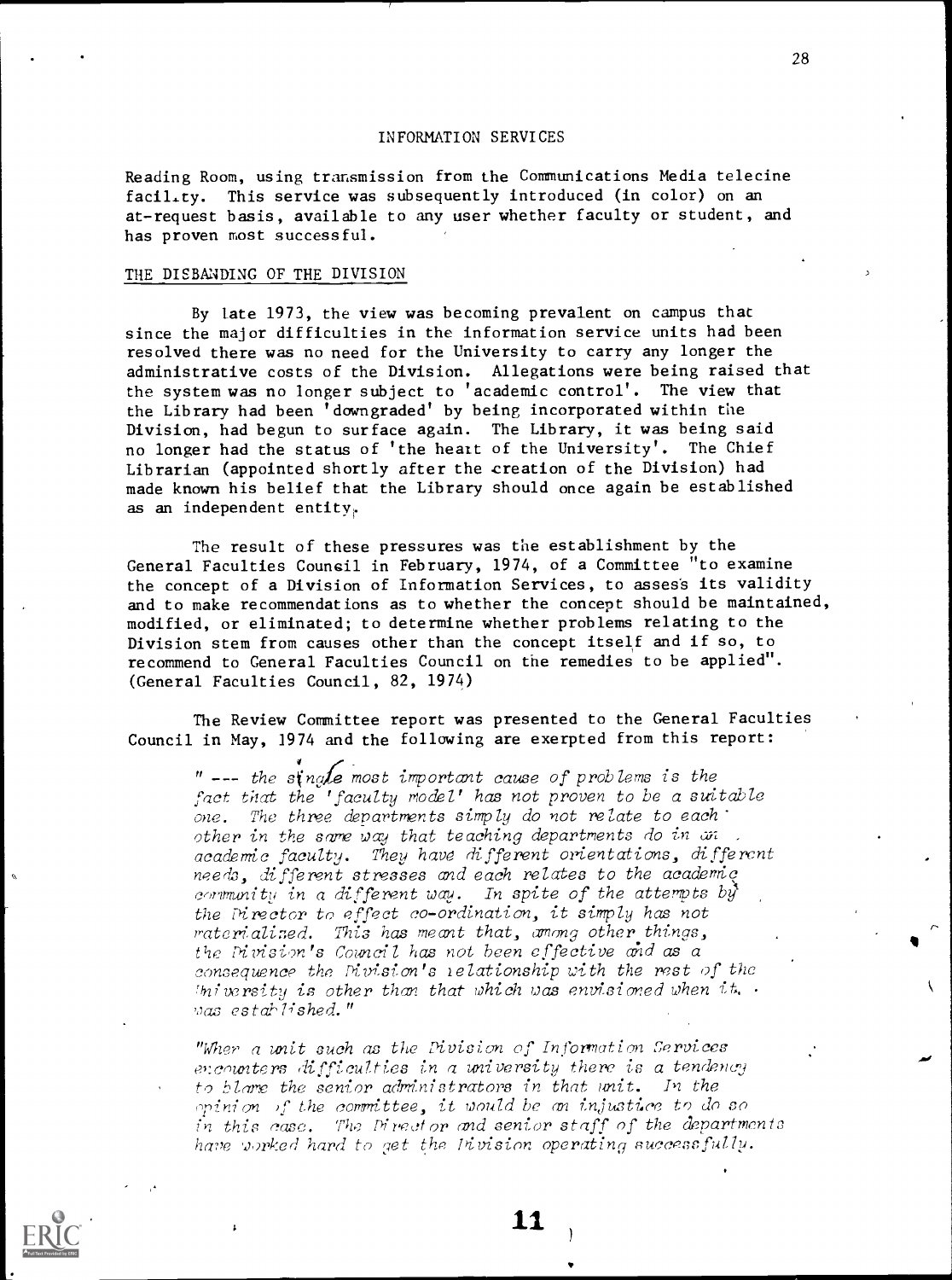They should be commended for their efforts, not smiticized.<br>If criticism is to be lirected anywhere it should towards the General Faculties Council which xproved the original  $design$  of the  $I$ ivision."

"It is recommended that the Division of Information Services be dismantled --- "

At the May meeting of the General Faculties Council when the Review Report was considered, apart from the support of the Committee members, the predominant weight of the debate was unfavourable to the Report recommendations. The (academic) Chairmen of the three Standing Committees of the Division were opposed to the recommendation that the Division be disbanded. The matter was tabled over the summer until the September, 1974 meeting of the General Faculties Council when a motion to  $A$ tsband the Division was approved by an overwhelming majority on the  $\ell$ e commendation of GFC's Executive Committee.

#### CONCLUDING EVALUATION

 $\mathbf{1}_{\{1,2,3,4\}}$ 

What can be learnt from the short history of the Division of Information Services at the University of Calgary? Only a limited amount, since it was disbanded soon after the major problems it was initially beset with had been overcome, and before,there was sufficient opportunity to evolve. Nonetheless, based on the experience of the Division during its brief existence, the following are put forward as guidelines for any future venture in the co-ordination of academic information services:

1. .There must be a strong institutional commitment to the co-ordinating organization, either from the academic community or from the governing authority, but preferably from both.

2. Bringing the information service units together within a co-ordinating organization can lead to improved administration and increased academic involvement', with benefits in both efficiency and effectiveness.

3. The co-ordination must be 'at the level of a Vice-President for Information Services or similar, since this is the level at which co-ordination is primarily needed. Moreover, co-ordination at this level avoids any 'downgrading' in status of the information service units with the consequent resentment and opposition this would bring.

4. A Council for Information Services, if adopted, must be given  $policy$ making powers not simply advisory functions, or otherwise it will be regarded as redundant or inherently ineffectual.

5. The support of the Heads of the Information Service units within the new structure is essential if the co-ordination is to be effective. The venture can be crippled by one Head trying to bring about a reversion to the traditional pattern of independent units.

![](_page_11_Picture_11.jpeg)